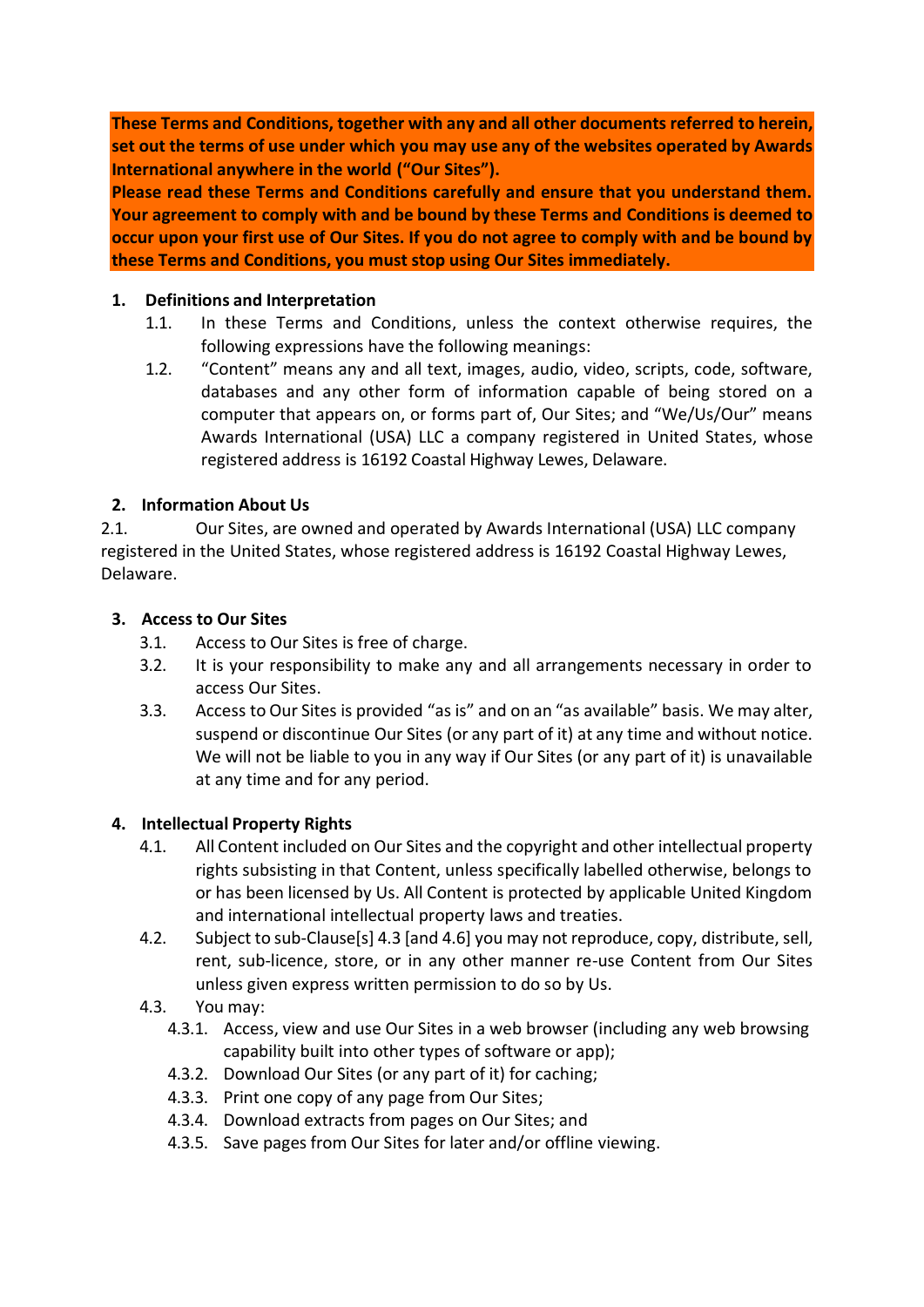- 4.4. Our status as the owner and author of the Content on Our Sites (or that of identified licensors, as appropriate) must always be acknowledged.
- 4.5. You may not use any Content saved or downloaded from Our Sites for commercial purposes without first obtaining a licence from Us to do so.
- 4.6. Nothing in these Terms and Conditions limits or excludes the provisions of Chapter III of the Copyrights, Designs and Patents Act 1988 'Acts Permitted in Relation to Copyright Works', covering in particular the making of temporary copies; research and private study; the making of copies for text and data analysis for noncommercial research; criticism, review, quotation and news reporting; caricature, parody or pastiche; and the incidental inclusion of copyright material.

## **5. Links to Our Sites**

- 5.1. You may link to Our Sites provided that:
- 5.2. You do so in a fair and legal manner;
- 5.3. You do not do so in a manner that suggests any form of association, endorsement or approval on Our part where none exists;
- 5.4. You do not use any logos ortrademarks displayed on Our Sites without Our express written permission; and
- 5.5. You do not do so in a way that is calculated to damage Our reputation or to take unfair advantage of it.
- 5.6. You may not link to any page other than the homepage of Our Sites. Deep-linking to other pages requires Our express written permission.
- 5.7. Framing or embedding of Our Sites on other websites is not permitted without Our express written permission. Please contact Us at [accounts@awardsinternational.com](mailto:accounts@awardsinternational.com) for further information.
- 5.8. In any event you may not link to Our Sites from any other site the main content of which contains material that:
	- 5.8.1. is sexually explicit;
	- 5.8.2. is obscene, deliberately offensive, hateful or otherwise inflammatory;
	- 5.8.3. promotes violence;
	- 5.8.4. promotes or assists in any form of unlawful activity;
	- 5.8.5. discriminates against, or is in any way defamatory of, any person, group or class of persons, race, sex, religion, nationality, disability, sexual orientation, or age;
	- 5.8.6. is intended or is otherwise likely to threaten, harass, annoy, alarm, inconvenience, upset, or embarrass another person;
	- 5.8.7. is calculated or is otherwise likely to deceive another person;
	- 5.8.8. is intended or otherwise likely to infringe (or threaten to infringe) another person's right to privacy;
	- 5.8.9. misleadingly impersonates any person or otherwise misrepresents the identity or affiliation of a particular person in a way that is calculated to deceive (obvious parodies are not included in this definition provided that they do not fall within any of the other provisions of this sub-Clause 5.4):
	- 5.8.10. implies any form of affiliation with Us where none exists;
	- 5.8.11. infringes, or assists in the infringement of, the intellectual property rights (including, but not limited to, copyright, trademarks and database rights) of any other party; or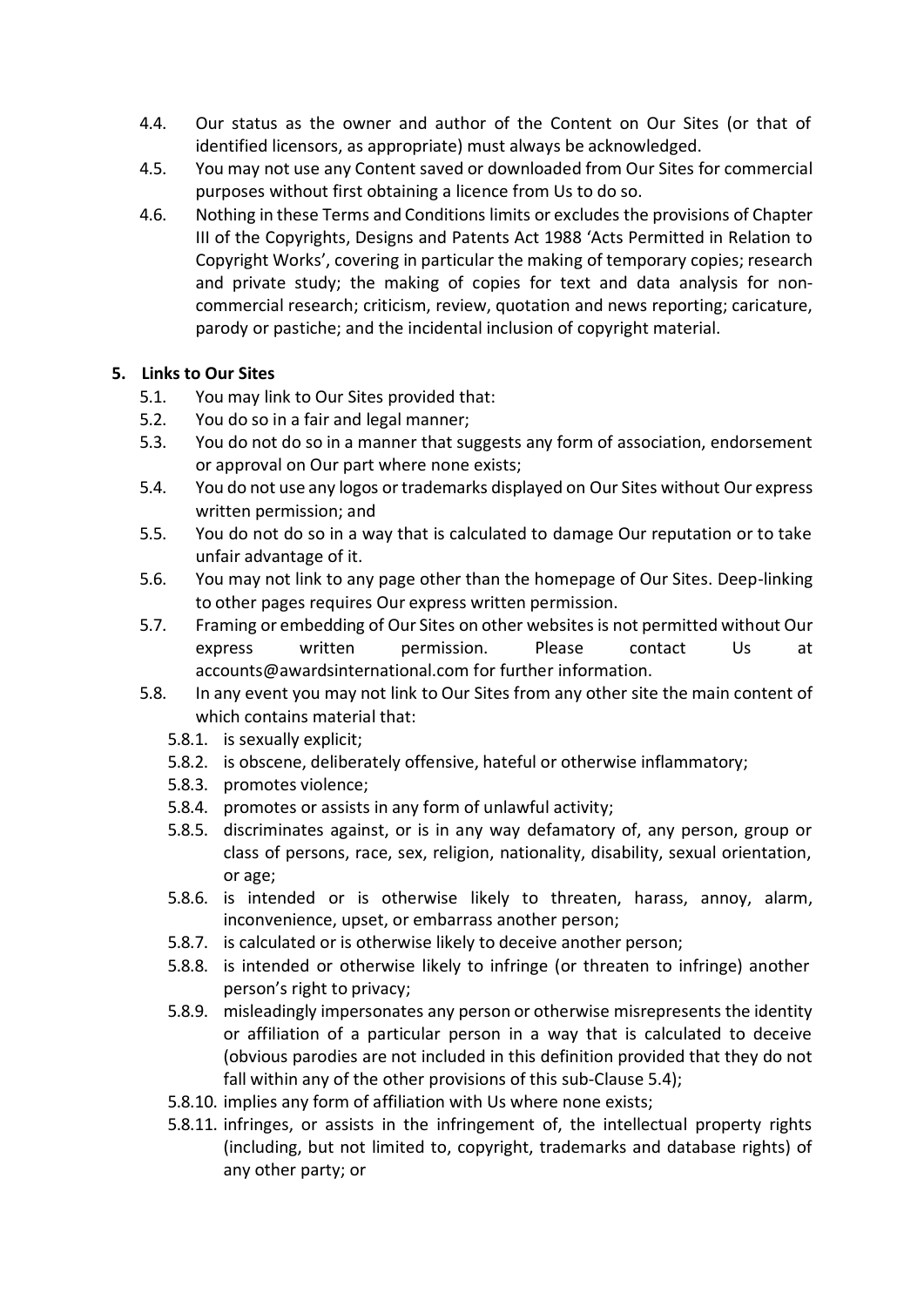- 5.8.12. is made in breach of any legal duty owed to a third party including, but not limited to, contractual duties and duties of confidence.
- 5.9. The content restrictions in sub-Clause 5.4 do not apply to content submitted to sites by other users provided that the primary purpose of the site accords with the provisions of sub-Clause 5.4. You are not, for example, prohibited from posting links on general-purpose social networking sites merely because another user may post such content. You are, however, prohibited from posting links on websites which focus on or encourage the submission of such content from users.

### **6. Links to Other Sites**

Links to other sites may be included on Our Sites. Unless expressly stated, these sites are not under Our control. We neither assume nor accept responsibility or liability for the content of third-party sites. The inclusion of a link to another site on Our Sites is for information only and does not imply any endorsement of the sites themselves or of those in control of them.

#### **7. Disclaimers**

- 7.1. Nothing on Our Sites constitutes advice on which you should rely. It is provided for general information purposes only.
- 7.2. Insofar as is permitted by law, We make no representation, warranty, or guarantee that Our Sites will meet your requirements, that it will not infringe the rights of third parties, that it will be compatible with all software and hardware, or that it will be secure.
- 7.3. We make reasonable efforts to ensure that the Content on Our Sites is complete, accurate, and up-to-date. We do not, however, make any representations, warranties or guarantees (whether express or implied) that the Content is complete, accurate, or up-to-date.

### **8. Our Liability**

- 8.1 To the fullest extent permissible by law, We accept no liability to any user for any loss or damage, whether foreseeable or otherwise, in contract, tort (including negligence), for breach of statutory duty, or otherwise, arising out of or in connection with the use of (or inability to use) Our Sites or the use of or reliance upon any Content included on Our Sites.
- 8.2 To the fullest extent permissible by law, We exclude all representations, warranties, and guarantees (whether express or implied) that may apply to Our Sites or any Content included on Our Sites.
- 8.3 If you are a business user, We accept no liability for loss of profits, sales, business or revenue; loss of business opportunity, goodwill or reputation; loss of anticipated savings; business interruption; or for any indirect or consequential loss or damage.
- 8.4 We exercise all reasonable skill and care to ensure that Our Sites are free from viruses and other malware. We accept no liability for any loss or damage resulting from a virus or other malware, a distributed denial of service attack, or other harmful material or event that may adversely affect your hardware, software, data or other material that occurs as a result of your use of Our Sites (including the downloading of any Content from it) or any other site referred to on Our Sites.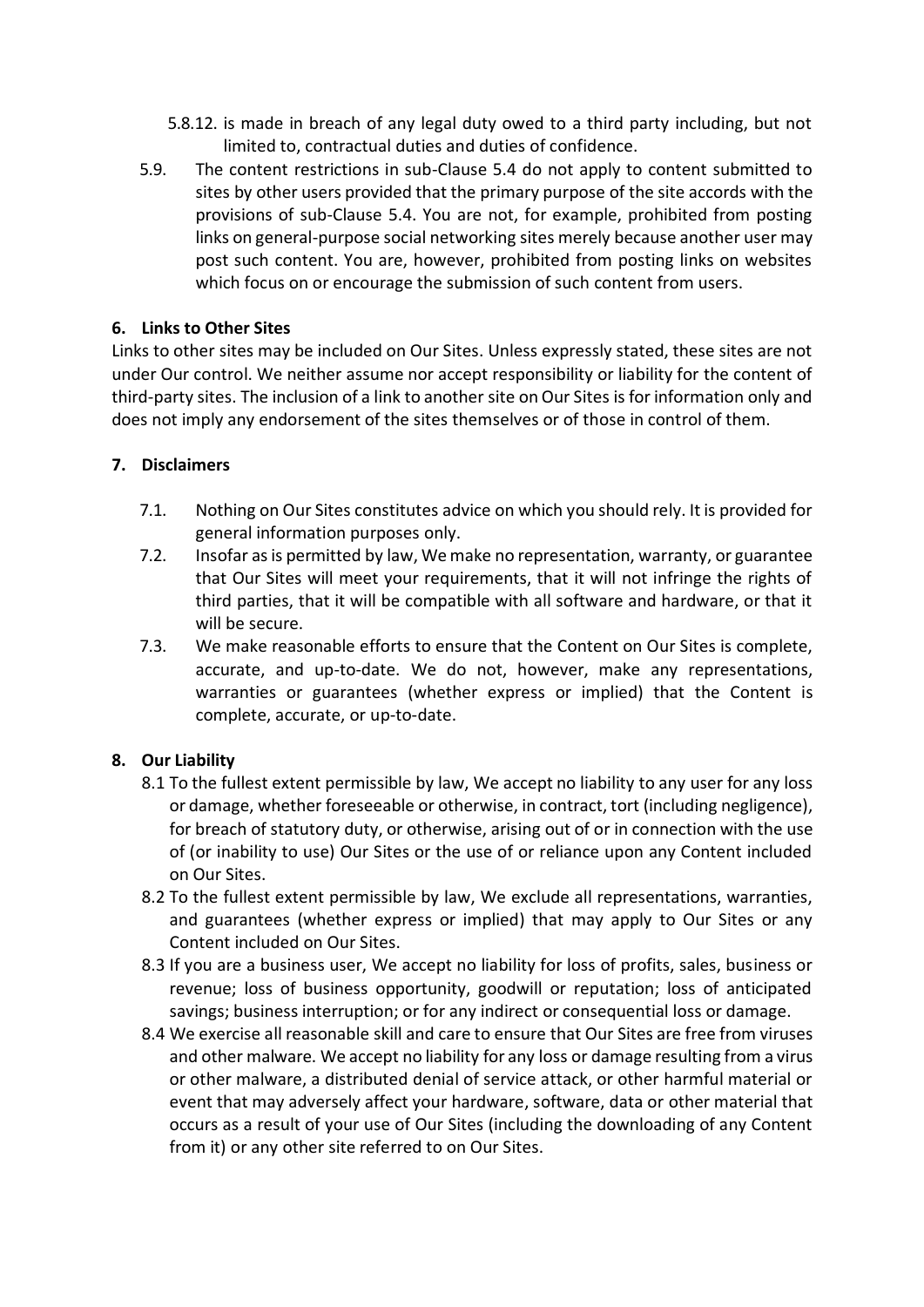- 8.5 We neither assume nor accept responsibility or liability arising out of any disruption or non-availability of Our Sites resulting from external causes including, but not limited to, ISP equipment failure, host equipment failure, communications network failure, natural events, acts of war, or legal restrictions and censorship.
- 8.6 Nothing in these Terms and Conditions excludes or restricts Our liability for fraud or fraudulent misrepresentation, for death or personal injury resulting from negligence, or for any other forms of liability which cannot be excluded or restricted by law. For full details of consumers' legal rights, including those relating to digital content, please contact your local Citizens' Advice Bureau or Trading Standards Office.

### **9. Viruses, Malware and Security**

- 9.1. We exercise all reasonable skill and care to ensure that Our Sites are secure and free from viruses and other malware.
- 9.2. You are responsible for protecting your hardware, software, data and other material from viruses, malware, and other internet security risks.
- 9.3. You must not deliberately introduce viruses or other malware, or any other material which is malicious or technologically harmful either to or via Our Sites.
- 9.4. You must not attempt to gain unauthorised access to any part of Our Sites, the server on which Our Sites is stored, or any other server, computer, or database connected to Our Sites.
- 9.5. You must not attack Our Sites by means of a denial of service attack, a distributed denial of service attack, or by any other means.
- 9.6. By breaching the provisions of sub-Clauses 9.3 to 9.5 you may be committing a criminal offence under the Computer Misuse Act 1990. Any and all such breaches will be reported to the relevant law enforcement authorities and We will cooperate fully with those authorities by disclosing your identity to them. Your right to use Our Sites will cease immediately in the event of such a breach.

### **10. Acceptable Usage Policy**

- 10.1 You may only use Our Sites in a manner that is lawful. Specifically:
	- 10.1.1. you must ensure that you comply fully with any and all local, national or international laws and/or regulations;
	- 10.1.2. you must not use Our Sites in any way, or for any purpose, that is unlawful or fraudulent;
	- 10.1.3. you must not use Our Sites to knowingly send, upload, or in any other way transmit data that contains any form of virus or other malware, or any other code designed to adversely affect computer hardware, software, or data of any kind; and
	- 10.1.4. you must not use Our Sites in any way, or for any purpose, that is intended to harm any person or persons in any way.
- 10.2. We reserve the right to suspend or terminate your access to Our Sites if you materially breach the provisions of this Clause 10 or any of the other provisions of these Terms and Conditions. Specifically, We may take one or more of the following actions:
	- 10.2.1. suspend, whether temporarily or permanently, your right to access Our Sites;
	- 10.2.2. issue you with a written warning;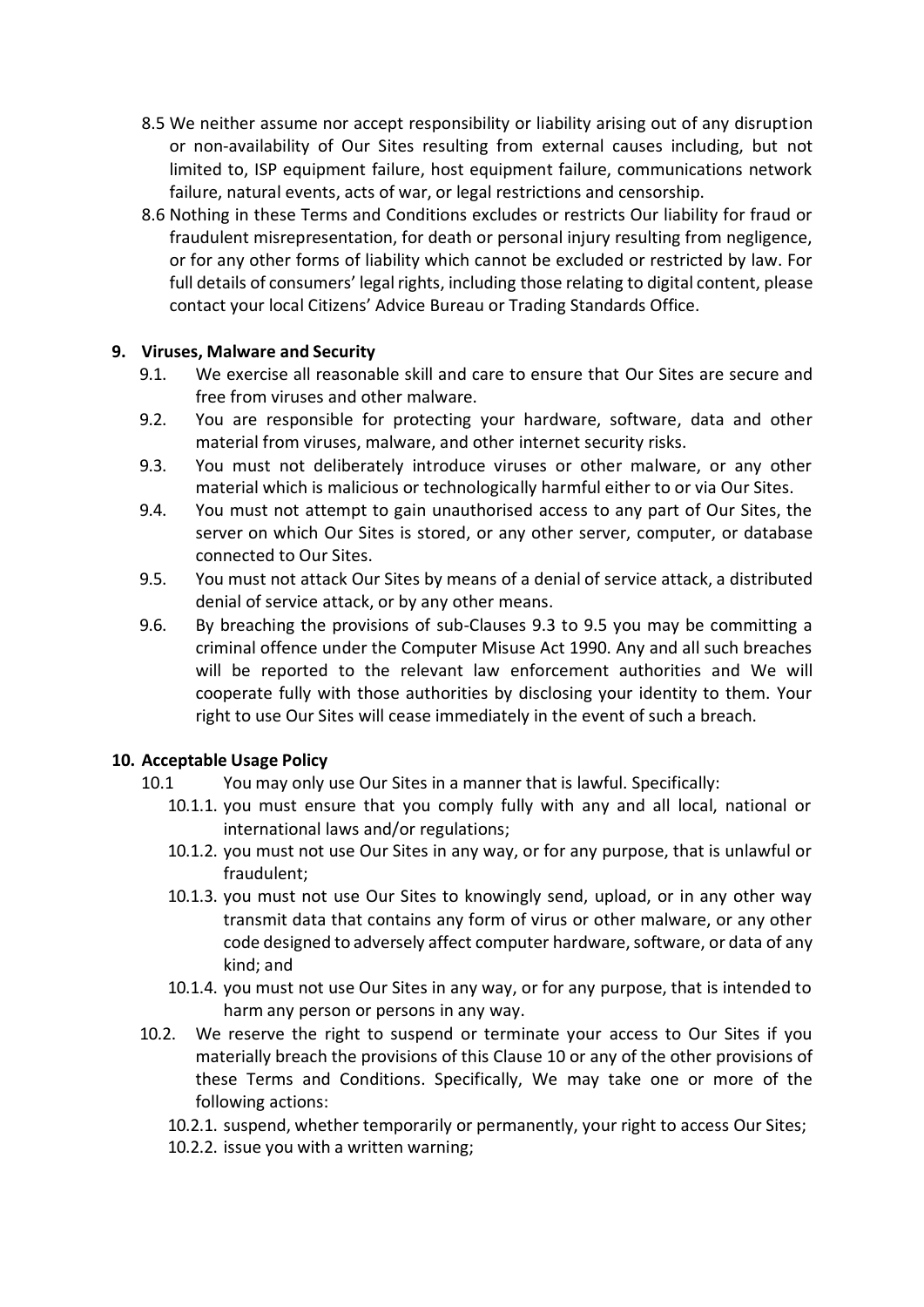- 10.2.3. take legal proceedings against you for reimbursement of any and all relevant costs on an indemnity basis resulting from your breach;
- 10.2.4. take further legal action against you as appropriate;
- 10.2.5. disclose such information to law enforcement authorities as required or as We deem reasonably necessary; and/or
- 10.2.6. any other actions which We deem reasonably appropriate (and lawful).
- 10.3. We hereby exclude any and all liability arising out of any actions (including, but not limited to those set out above) that We may take in response to breaches of these Terms and Conditions.

## **11. Privacy and Cookies**

Use of Our Sites is also governed by Our Privacy and Cookies Policy, available from [awardsinternational.com/privacy-and-cookies.pdf.](http://awardsinternational.com/Privacy-and-Cookies-Policy.pdf) These policies are incorporated into these Terms and Conditions by this reference.

## **12. Changes to these Terms and Conditions**

- 12.1We may alter these Terms and Conditions at any time. Any such changes will become binding on you upon your first use of Our Sites after the changes have been implemented. You are therefore advised to check this page from time to time.
- 12.2In the event of any conflict between the current version of these Terms and Conditions and any previous version(s), the provisions current and in effect shall prevail unless it is expressly stated otherwise.

### **13. Contacting Us**

To contact Us, please email Us at [accounts@awardsinternational.com](mailto:accounts@awardsinternational.com) or using any of the methods provided on Our contact page one of Our Sites.

### **14. Communications from Us**

- 14.1. If We have your contact details, We may from time to time send you important notices by email. Such notices may relate to matters including, but not limited to, service changes and changes to these Terms and Conditions.
- 14.2. We will never send you marketing emails of any kind without your express consent. If you do give such consent, you may opt out at any time. Any and all marketing emails sent by Usinclude an unsubscribe link. If you opt out of receiving emails from Us at any time, it may take up to seven business days for Us to comply with your request. During that time, you may continue to receive emails from Us.
- 14.3. For questions or complaints about communications from Us (including, but not limited to marketing emails), please contact Us at [accounts@awardsinternational.com.](mailto:accounts@awardsinternational.com)

# **15. Data Protection**

- 15.1. All personal information that We may use will be collected, processed, and held in accordance with the provisions of EU Regulation 2016/679 General Data Protection Regulation ("GDPR") and your rights under the GDPR.
- 15.2. For complete details of Our collection, processing, storage, and retention of personal data including, but not limited to, the purpose(s) for which personal data is used, the legal basis or bases for using it, details of your rights and how to